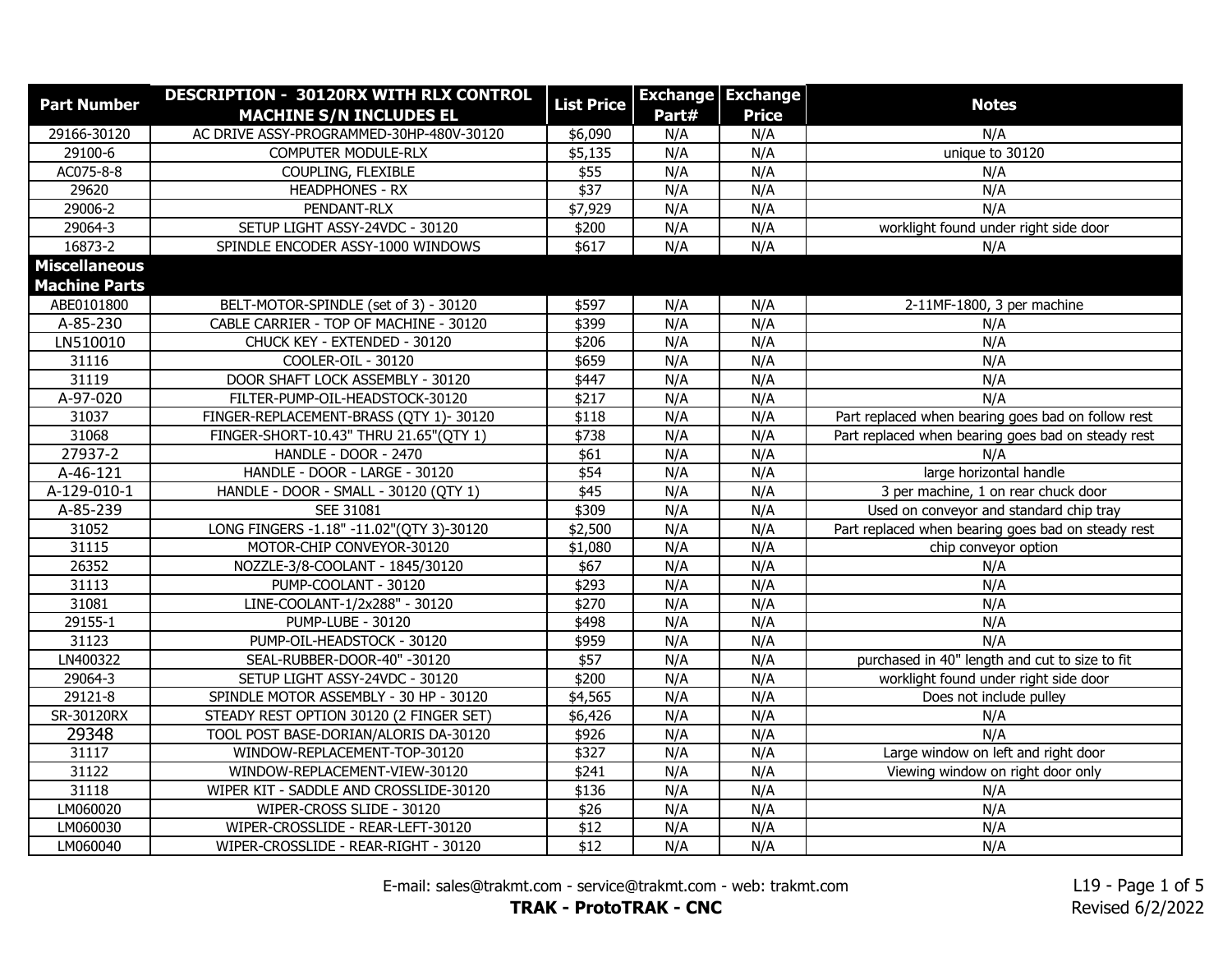| LN050300            | WIPER-Z AXIS-LOWER V WAY-30120           | \$32  | N/A | N/A | N/A                                                         |
|---------------------|------------------------------------------|-------|-----|-----|-------------------------------------------------------------|
| LN050290            | WIPER-Z AXIS-LOWER V WAY-FRONT-30120     | \$15  | N/A | N/A | N/A                                                         |
| LM050230            | WIPER-Z AXIS-REAR-LOWER-30120            | \$18  | N/A | N/A | N/A                                                         |
| LM050150            | WIPER-Z AXIS-V WAY-RIGHT AND LEFT-30120  | \$12  | N/A | N/A | N/A                                                         |
| LM050220            | WIPER-Z AXIS-V WAY-SIDE-30120            | \$18  | N/A | N/A | N/A                                                         |
| 29679-6             | WORK LIGHT ASSY-W/CABLE-110VAC-30120     | \$234 | N/A | N/A | N/A                                                         |
| LM050140            | WPR-Z AXIS-REAR OF SDDL-RIGHT&LEFT-30120 | \$15  | N/A | N/A | N/A                                                         |
| <b>Switches and</b> |                                          |       |     |     |                                                             |
| <b>Cables</b>       |                                          |       |     |     |                                                             |
| 20080-4             | APRON CABLE 35FT                         | \$620 | N/A | N/A | N/A                                                         |
| 22443-11            | CABLE ASSY AC DRIVE TO COMPUTER MODULE   | \$87  | N/A | N/A | unique to 30120                                             |
| 22443-8             | CABLE ASSY DELTA SERVO TO COMP MOD       | \$98  | N/A | N/A | N/A                                                         |
| 22556-30            | CABLE ASSY-25 PIN MALE TO FEMALE DB CONN | \$149 | N/A | N/A | 30 feet long                                                |
| 29032-47            | CABLE ASSY-4 COND-CONVEYOR SWITCH-30120  | \$173 | N/A | N/A | N/A                                                         |
| 26844-20            | CABLE ASSY-FLEX-MTR ENCDR-X-AXIS-30120   | \$188 | N/A | N/A | N/A                                                         |
| 26844-21            | CABLE ASSY-FLEX-MTR ENCDR-Z-AXIS-30120   | \$206 | N/A | N/A | N/A                                                         |
| 26840-20            | CABLE ASSY-MTR PWR-FLEX-X-AXIS-30120     | \$205 | N/A | N/A | N/A                                                         |
| 26840-21            | CABLE ASSY-MTR PWR-FLEX-Z-AXIS-30120     | \$205 | N/A | N/A | N/A                                                         |
| 22432-8-30          | CABLE ASSY-RJ45-NETWORK-CAT 5E HIGH FLEX | \$197 | N/A | N/A | N/A                                                         |
| 26940-2             | CABLE ASSY-SPINDLE MOTOR ENCODER-30120   | \$182 | N/A | N/A | N/A                                                         |
| 22680-2             | LIMIT SWITCH-RLR PLNGR-PNL MNT-1845/2470 | \$137 | N/A | N/A | N/A                                                         |
| 22680-3             | LIMIT SWITCH-SPDT                        | \$98  | N/A | N/A | X and Z limit switch                                        |
| 26931-2             | PRESSURE SWITCH-OIL-HEADSTOCK-30120      | \$132 | N/A | N/A | N/A                                                         |
| 29032-37            | REMOTE E-STOP CABLE SADDLE 2470/30120    | \$69  | N/A | N/A | N/A                                                         |
| 22683-2             | SWITCH - DOOR - 30120                    | \$104 | N/A | N/A | Front chuck guard switch                                    |
| 31061               | SWITCH-ESTOP - 30120                     | \$87  | N/A | N/A | E stop on saddle and on headstock                           |
| 26095               | SWITCH-3 POSITION                        | \$60  | N/A | N/A | Switch for conveyor                                         |
| 28132-1             | SWITCH-ACTUATER KEY-EXTENDED FLAT-30120  | \$54  | N/A | N/A | Key for saddle door lock                                    |
| 28132-2             | SWITCH-ACTUATER KEY-EXTENDED FLAT-30120  | \$54  | N/A | N/A | Key for loading door                                        |
| 27890-10            | SWITCH-KNOB-3 POSITION-METAL-30120       | \$138 | N/A | N/A | Switch for spindle jog, spindle hold (see drawing 29032-61) |
| 22680-7             | SWITCH-LIMIT-MICRO-30120                 | \$69  | N/A | N/A | Switch to confirm saddle door switch shaft is extended      |
| 26717-2             | SWITCH-SAFETY-LOCKING-PWR TO RELEASE     | \$485 | N/A | N/A | Used for saddle door lock and loading door                  |
| 22874-1             | SWITCH-TOOL UNCLAMP(GREEN BUTTON)        | \$54  | N/A | N/A | Door unlock button on saddle and spindle jog on headstock   |
| 29046-3             | SWITCH-DOOR SAFETY-2NC-M16-STRAIGHT ACT  | \$173 | N/A | N/A | for spindle motor belt door                                 |
| 29046-1             | SWITCH-DOOR SAFETY-2NC-M16-90 ACTUATOR   | \$173 | N/A | N/A | Rear chuck guard switch                                     |
| 29156-1             | SWTCH ASSY- SFTY STRIP-SIDE DOOR-L-30120 | \$344 | N/A | N/A | N/A                                                         |
| 29156-2             | SWTCH ASSY- SFTY STRIP-SIDE DOOR-R-30120 | \$344 | N/A | N/A | Mounted on right side door                                  |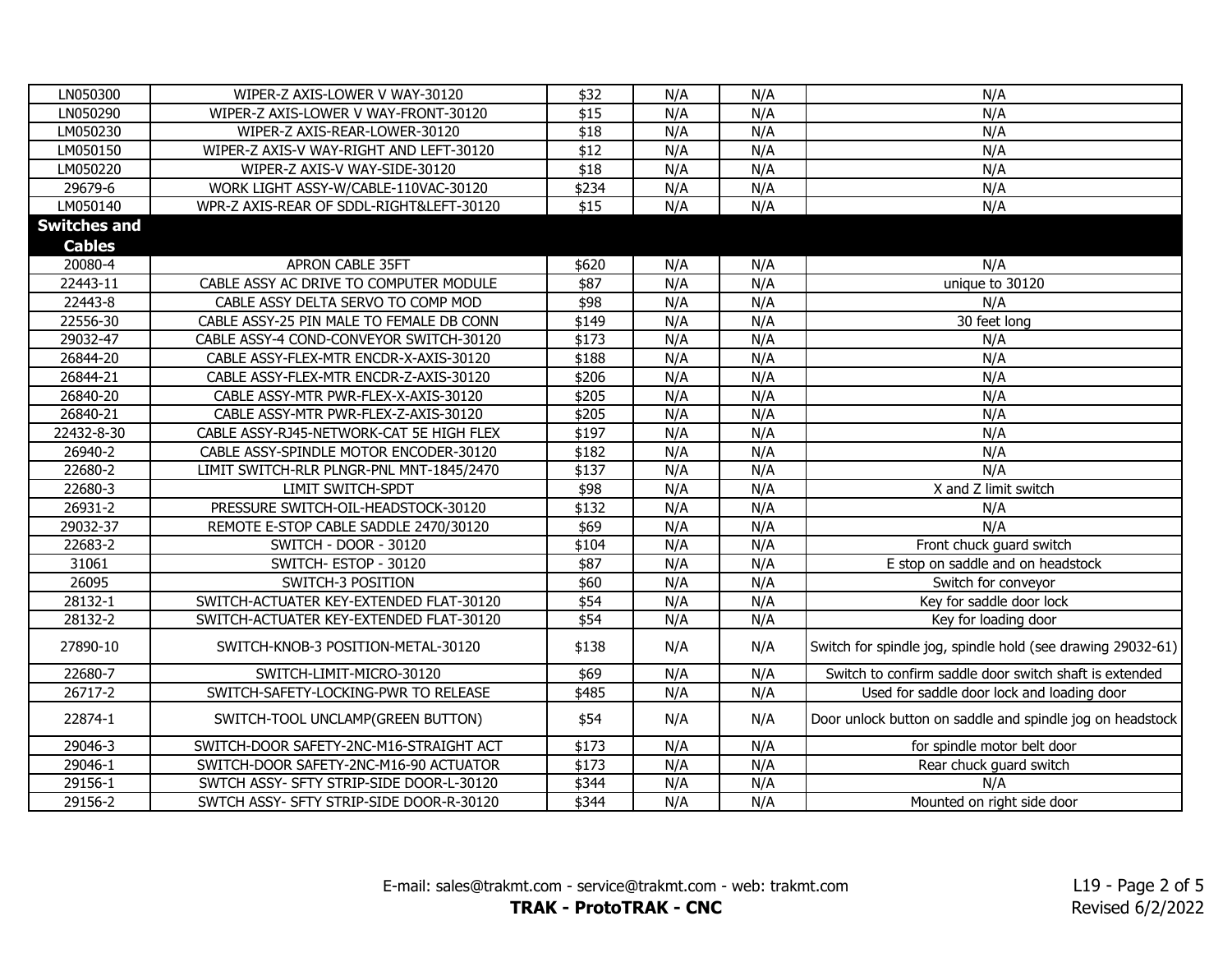| <b>Headstock</b><br><b>Parts</b>     | Drawing 31105                            |              |     |     |                                            |
|--------------------------------------|------------------------------------------|--------------|-----|-----|--------------------------------------------|
| 25719                                | <b>BEARING - BALL BEARING</b>            | \$108        | N/A | N/A | N/A                                        |
| 31045                                | BEARING-ANG CONTCT-SUPER PRECISION-30120 | \$372        | N/A | N/A | N/A                                        |
| 31046                                | BEARING-CYLINDRICAL ROLLER SINGLE ROLLER | \$155        | N/A | N/A | N/A                                        |
| 31044                                | BEARING-DOUBLE ROW BALL - 30120          | $\sqrt{$87}$ | N/A | N/A | N/A                                        |
| 31047                                | BEARING-TAPERED ROLER SINGLE ROW - 30120 | \$2,152      | N/A | N/A | For main spindle                           |
| 31042                                | BEARING-TAPERED ROLLER - 30120           | \$69         | N/A | N/A | N/A                                        |
| 31048                                | BEARING-TAPERED ROLLER SINGLE ROW 30120  | \$45         | N/A | N/A | N/A                                        |
| 31049                                | BEARING-TAPERED ROLLER-SINGLE ROW 30120  | \$1,823      | N/A | N/A | For main spindle                           |
| ABE0901184                           | BELT - SPINDLE ENCODER-30120             | \$63         | N/A | N/A | N/A                                        |
| LN010180                             | COLLAR-LOCK - 30120                      | \$799        | N/A | N/A | N/A                                        |
| LN010040                             | COVER-FRONT-SPINDLE FLANGE - 30120       | \$642        | N/A | N/A | N/A                                        |
| LN010080                             | GEAR SPUR HIGH - 30120                   | \$1,673      | N/A | N/A | N/A                                        |
| LN010070                             | GEAR SPUR LOW - 30120                    | \$2,456      | N/A | N/A | N/A                                        |
| LN010110                             | GEAR-HELICAL-SLIDE SHAFT - 30120         | \$806        | N/A | N/A | N/A                                        |
| LN050300                             | WIPER-Z AXIS-LOWER V WAY-30120           | \$32         | N/A | N/A | N/A                                        |
| ANN403190                            | LOCKNUT-PRECISION-M190 X 3P-30120        | \$429        | N/A | N/A | N/A                                        |
| ANN403200                            | LOCKNUT-PRECISION-M200 X 3P-30120        | \$453        | N/A | N/A | N/A                                        |
| ANN615040                            | LOCKNUT-PRECISION-M40 X 1.5P-30120       | \$77         | N/A | N/A | N/A                                        |
| ANN415050                            | LOCKNUT-PRECISION-MR50X1.5 - 30120       | \$69         | N/A | N/A | N/A                                        |
| LN010400                             | PULLEY-SPINDLE-30120                     | \$720        | N/A | N/A | N/A                                        |
| 31120                                | SHAFT & CLUSTER GEAR ASSEMBLY-30120      | \$2,466      | N/A | N/A | The supplier provides these parts as a set |
| LN010350                             | SHAFT-GEAR SELECT-GUIDE-30120            | \$166        | N/A | N/A | N/A                                        |
| LN010100                             | SHAFT-INPUT-SPINDLE DRIVE-30120          | \$977        | N/A | N/A | N/A                                        |
| LN010031                             | <b>SPINDLE - 30120</b>                   | \$11,504     | N/A | N/A | N/A                                        |
| LN010090                             | SPROCKET-86 TEETH-8MM PITCH - 30120      | \$378        | N/A | N/A | N/A                                        |
| LN010550                             | SPROCKET-WITH GUIDES-30120               | \$255        | N/A | N/A | N/A                                        |
| <b>Drive Train X-</b><br><b>Axis</b> | Drawing 31101                            |              |     |     |                                            |
| 31064                                | BALLSCREW ASSY-X AXIS-30120              | \$1,192      | N/A | N/A | N/A                                        |
| 26198-1                              | <b>BEARING-DEEP GROOVE</b>               | \$42         | N/A | N/A | X AXIS, REPLACES 6204ZZ                    |
| 31054                                | BEARING-DEEP GROOVE BALL - 30120         | \$50         | N/A | N/A | N/A                                        |
| 31055                                | BEARING-SINGLE ROW BLLSCRW SUPPORT-30120 | \$227        | N/A | N/A | SET OF 2 FOR X AXIS                        |
| LM050070                             | GIB-X AXIS - 30120                       | \$87         | N/A | N/A | N/A                                        |
| 20082-2                              | HANDWHEEL - ELECTRONIC HANDWHEEL X-AXIS  | \$819        | N/A | N/A | <b>X-AXIS TRL</b>                          |
| ANN510020                            | LOCKNUT-PRECISION M20X1.0 - 30120        | \$85         | N/A | N/A | N/A                                        |
| 28164-1                              | MOTOR-BRUSHLESS DELTA-1KW                | \$1,536      | N/A | N/A | N/A                                        |
| 24515                                | NUT-LOCK-Z AXIS BS RX7/FHM7/30120 X AXIS | \$86         | N/A | N/A | N/A                                        |
| 535-5MHP-15                          | OPTI BELT TIMING BELT                    | \$9          | N/A | N/A | X AXIS                                     |
| 27781                                | PLATE, COVER, RIGHT SIDE INDEXER         | \$22         | N/A | N/A | N/A                                        |

E-mail: sales@trakmt.com - service@trakmt.com - web: trakmt.com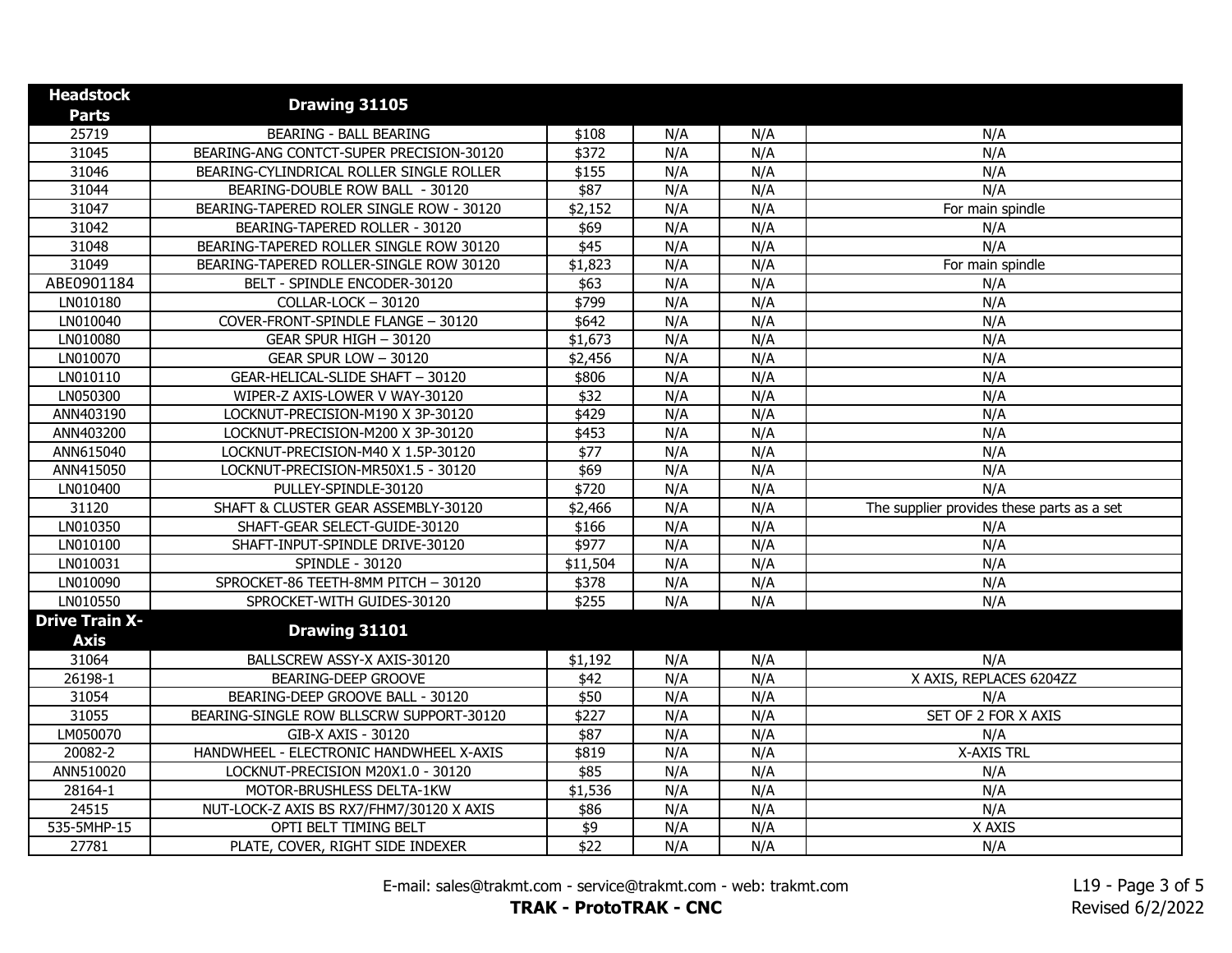| 16983-3               | PULLEY-SOLID 44 TEETH-32MM BORE          | \$153   | N/A | N/A | N/A                            |
|-----------------------|------------------------------------------|---------|-----|-----|--------------------------------|
| KR050090              | SCREW-ADJUSTMENT GIB-30120               | \$26    | N/A | N/A | N/A                            |
| ANN515025             | See 24515                                | N/A     | N/A | N/A | N/A                            |
| <b>Drive Train Z-</b> |                                          |         |     |     |                                |
| <b>Axis</b>           | Drawing 31102                            |         |     |     |                                |
| 31063                 | BALLSCREW ASSY-Z AXIS-30120              | \$5,136 | N/A | N/A | N/A                            |
| 31065                 | BEARING-BALLSCREW SUPPORT (40BS90DH)     | \$617   | N/A | N/A | Order 3 bearings               |
| 31053                 | BEARING-DEEP GROOVE BALL SHIELDED-30120  | \$84    | N/A | N/A | Tailstock end                  |
| 31056                 | BEARING-DEEP GROOVE-SINGLE ROW-30120     | \$38    | N/A | N/A | Motor end of ballscrew         |
| 560-8M-30             | BELT TIMING 8MM                          | \$121   | N/A | N/A | N/A                            |
| LM050110              | GIB-Z AXIS - 30120                       | \$197   | N/A | N/A | N/A                            |
| 20082-3               | HANDWHEEL - ELECTRONIC HANDWHEEL Z-AXIS  | \$819   | N/A | N/A | N/A                            |
| ANN515035             | LOCKNUT-PRECISION M35X1.5 - 30120        | \$45    | N/A | N/A | N/A                            |
| ANN515040             | LOCKNUT-PRECISION M40X1.5 - 30120        | \$50    | N/A | N/A | N/A                            |
| 24515                 | NUT-LOCK-Z AXIS BS RX7/FHM7/30120 X AXIS | \$86    | N/A | N/A | N/A                            |
| ANN515025             | See 24515                                | N/A     | N/A | N/A | N/A                            |
| <b>Electrical</b>     |                                          |         |     |     |                                |
| <b>Cabinet</b>        | <b>Drawing 29103-16</b>                  |         |     |     |                                |
| 29166-30120           | AC DRIVE ASSY-PROGRAMMED-30HP-480V-30120 | \$6,090 | N/A | N/A | N/A                            |
| 22654-75              | BREAKER-220 VOLT-75 AMP                  | \$151   | N/A | N/A | N/A                            |
| 22654-50              | BRKR-220V-50A-1630/1845/2460/2470/30120  | \$151   | N/A | N/A | SPINDLE CONTACTOR              |
| 29028-4               | CONTACTOR-RELAY-3PHASE-24VDC-25A 30120   | \$206   | N/A | N/A | N/A                            |
| 29028-1               | CNTCTR-RELAY-3PHASE-24VDC-9A 30120/VMC2  | \$101   | N/A | N/A | N/A                            |
| 29028-5               | CNTCTR-REV RELAY-3PHA-24VDC-9A-30120/TMC | \$206   | N/A | N/A | N/A                            |
| 26564-2               | FAN-220VAC-120X120MM - RX                | \$54    | N/A | N/A | N/A                            |
| 26564-4               | FAN-CABINET-220VAC-30120                 | \$69    | N/A | N/A | used to cool inside of cabinet |
| 24394-7               | FILTER-EMC/RFI-75A-3PHASE-30120/TMC      | \$830   | N/A | N/A | N/A                            |
| 23152-20              | FUSE-TIME DELAY-20A-500 V-10mm X 38mm L  | \$18    | N/A | N/A | N/A                            |
| 23152-2               | FUSE-TIME DELAY-2A-500 V-10mm X 38mm L   | \$18    | N/A | N/A | N/A                            |
| 23152-4               | FUSE-TIME DELAY-4A-500 V-10mm X 38mm L   | \$18    | N/A | N/A | N/A                            |
| 29078-1               | HEAT EXCHANGE UNIT-35W/C-220VAC-30120    | \$378   | N/A | N/A | N/A                            |
| 26567-1               | RELAY-24DC COIL-4PDT                     | \$54    | N/A | N/A | N/A                            |
| 23821-1               | RELAY-OVERLOAD-0.25-.04A                 | \$138   | N/A | N/A | N/A                            |
| 23821-8               | RELAY-OVERLOAD-3PHASE-1-1.6A 30120/VMC2  | \$102   | N/A | N/A | N/A                            |
| 22891-5               | RELAY-SAFETY MODULE- 30120               | \$806   | N/A | N/A | N/A                            |
| 22891-4               | RELAY-SAFETY MODULE-OMRON-G9SE 30120     | \$336   | N/A | N/A | N/A                            |
| 27175-17              | RES ASSY-3000W-75 OHM-SPDL BRAKE 30120   | \$656   | N/A | N/A | N/A                            |
| 29980-30120-X         | SERVO DRIVE-DELTA PROGRAMMED-RX          | \$1,097 | N/A | N/A | N/A                            |
| 29980-30120-Z         | SERVO-DRIVE-DELTA PROGRAMMED-RX          | \$1,453 | N/A | N/A | N/A                            |
| 22794-7               | TRANSFORMER-3 PHASE-14KVA-USA 30120      | \$2,056 | N/A | N/A | N/A                            |